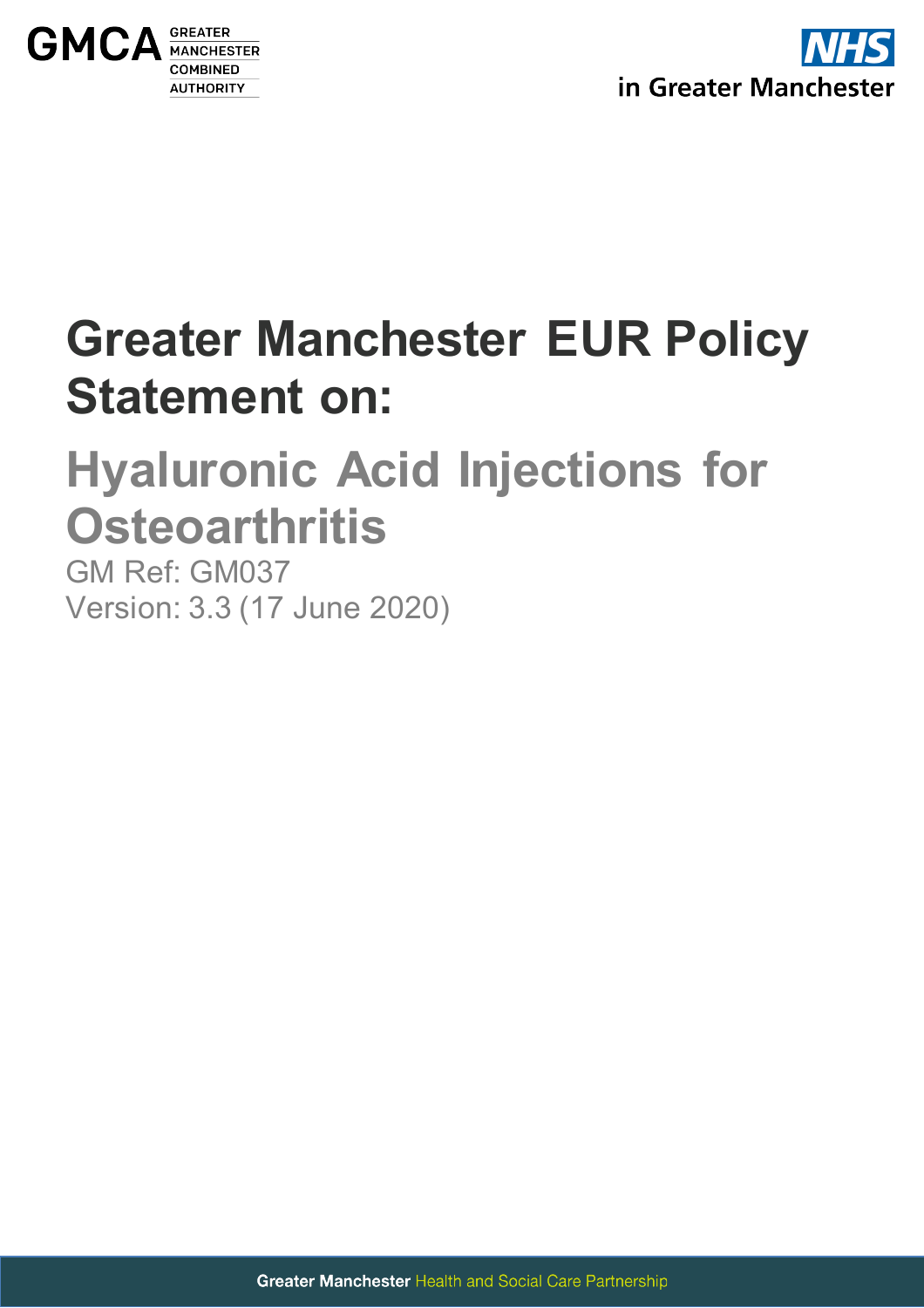# <span id="page-1-0"></span>**CommissioningStatement**

| <b>Hyaluronic Acid Injections for Osteoarthritis</b>                                          |                                                                                                                                                                                                                                                                                                                                                     |  |
|-----------------------------------------------------------------------------------------------|-----------------------------------------------------------------------------------------------------------------------------------------------------------------------------------------------------------------------------------------------------------------------------------------------------------------------------------------------------|--|
| <b>Policy</b><br><b>Exclusions</b><br>(Alternative<br>commissioning<br>arrangements<br>apply) | Treatment/procedures undertaken as part of an externally funded trial or as a part of<br>locally agreed contracts/ or pathways of care are excluded from this policy, i.e. locally<br>agreed pathways take precedent over this policy (the EUR Team should be informed of<br>any local pathway for this exclusion to take effect).                  |  |
| <b>Policy</b><br><b>Inclusion</b><br><b>Criteria</b>                                          | Hyaluronic acid injections are not routinely commissioned for osteoarthritis, particularly<br>osteoarthritis of the knee.                                                                                                                                                                                                                           |  |
|                                                                                               | <b>Funding Mechanism</b>                                                                                                                                                                                                                                                                                                                            |  |
|                                                                                               | Clinicians can submit an individual funding request outside of this guidance if they<br>feel there is a good case for clinical exceptionality. Requests must be submitted with<br>all relevant supporting evidence.                                                                                                                                 |  |
| <b>Clinical</b><br><b>Exceptionality</b>                                                      | Clinicians can submit an Individual Funding Request (IFR) outside of this guidance if<br>they feel there is a good case for exceptionality. More information on determining<br>clinical exceptionality can be found in the Greater Manchester (GM) Effective Use of<br>Resources (EUR) Operational Policy. Link to <b>GM EUR Operational Policy</b> |  |
| <b>Best Practice</b><br><b>Guidelines</b>                                                     | All providers are expected to follow best practice guidelines (where available) in the<br>management of these conditions.                                                                                                                                                                                                                           |  |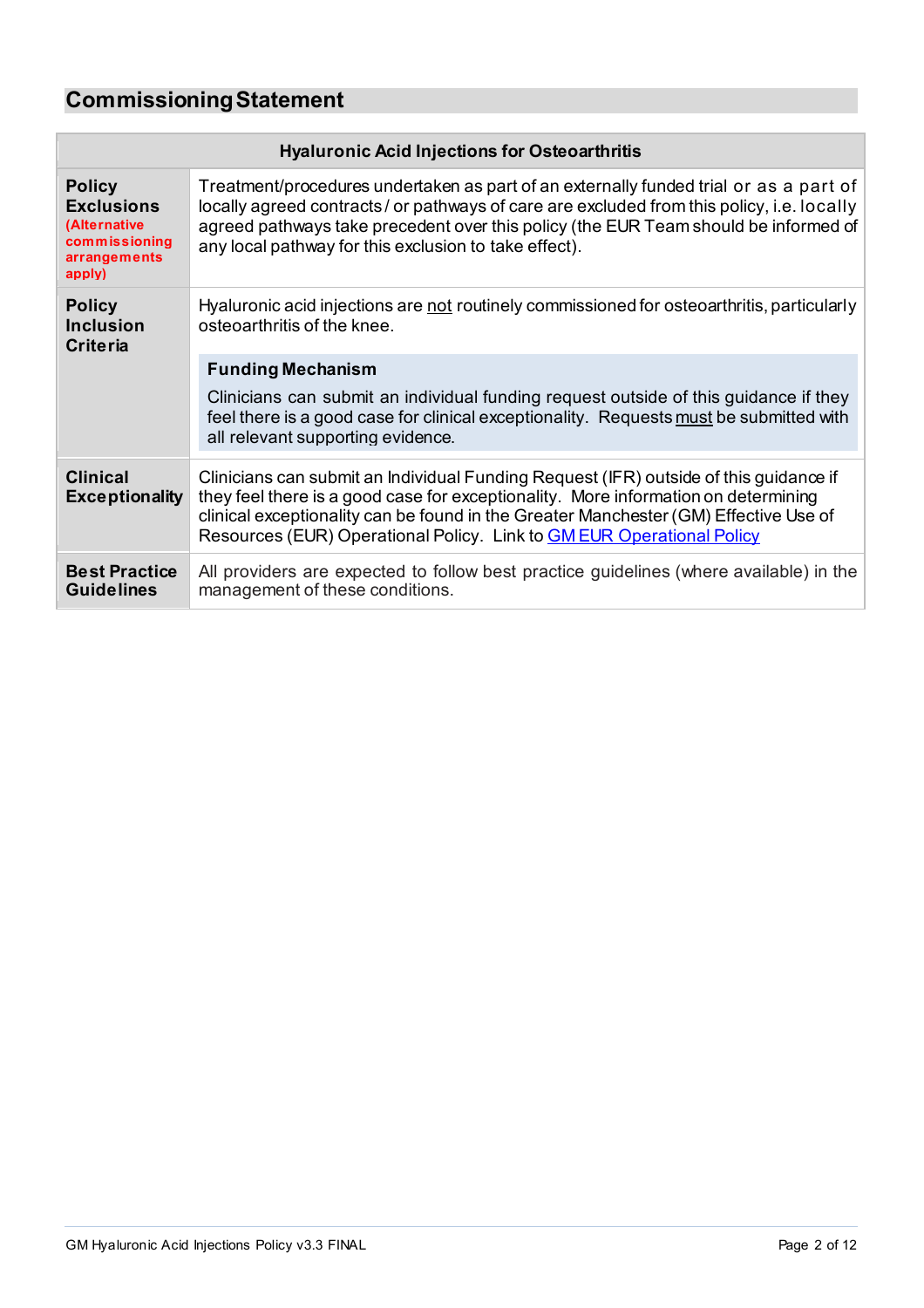# **Contents**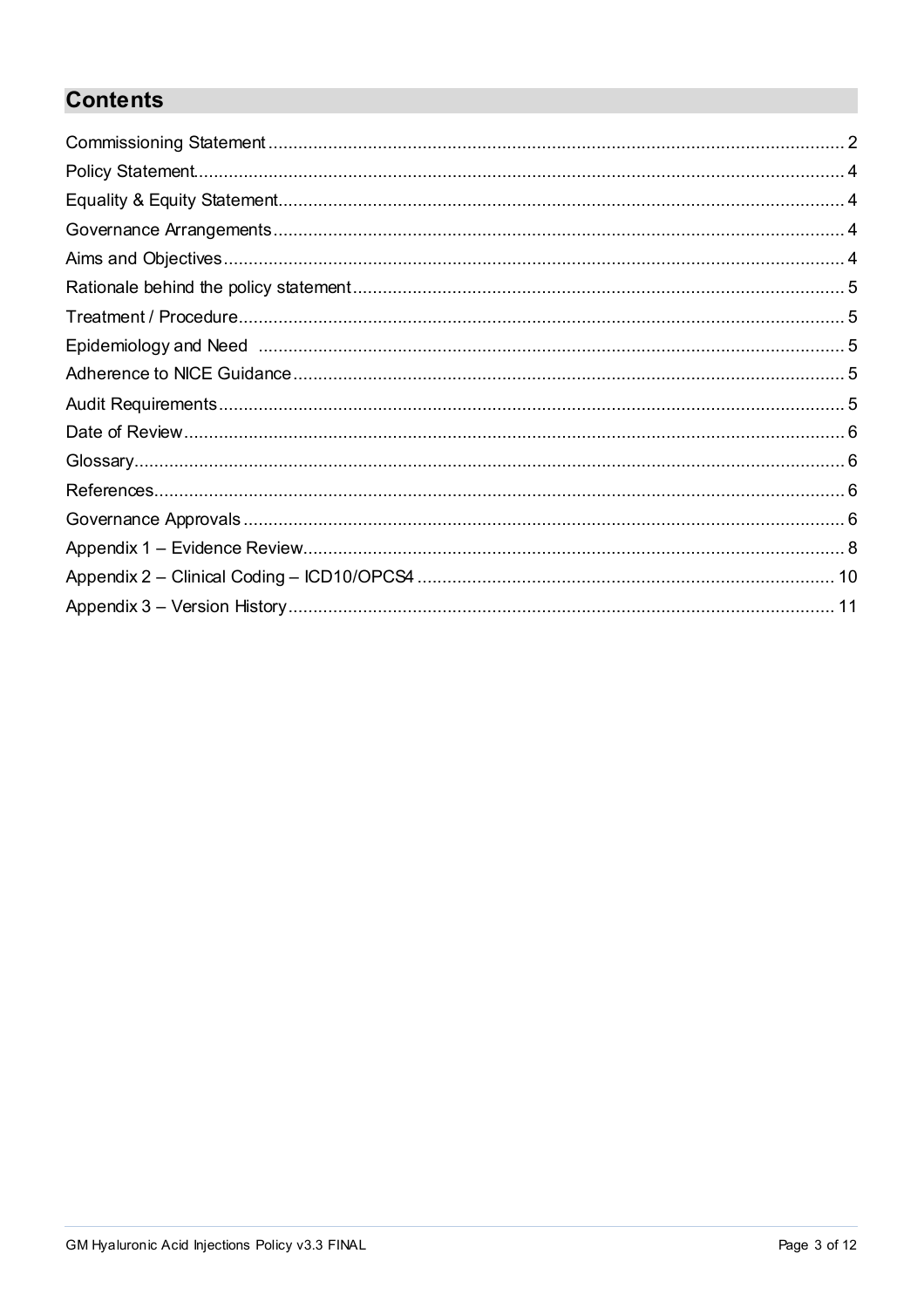# <span id="page-3-0"></span>**Policy Statement**

The GM Effective Use of Resources (EUR) Policy Team, in conjunction with the GM EUR Steering Group, have developed this policy on behalf of Clinical Commissioning Groups (CCGs) within Greater Manchester, who will commission treatments/procedures in accordance with the criteria outlined in this document.

In creating this policy the GM EUR Steering Group has reviewed this clinical condition and the options for its treatment. It has considered the place of this treatment in current clinical practice, whether scientific research has shown the treatment to be of benefit to patients, (including how any benefit is balanced against possible risks) and whether its use represents the best use of NHS resources.

This policy document outlines the arrangements for funding of this treatment for the population of Greater Manchester.

This policy follows the principles set out in the ethical framework that govern the commissioning of NHS healthcare and those policies dealing with the approach to experimental treatments and processes for the management of individual funding requests (IFR).

## <span id="page-3-1"></span>**Equality & Equity Statement**

CCGs have a duty to have regard to the need to reduce health inequalities in access to health services and health outcomes achieved, as enshrined in the Health and Social Care Act 2012. CCGs are committed to ensuring equality of access and non-discrimination, irrespective of age, gender, disability (including learning disability), gender reassignment, marriage and civil partnership, pregnancy and maternity, race, religion or belief, gender or sexual orientation. In carrying out its functions, CCGs will have due regard to the different needs of protected characteristic groups, in line with the Equality Act 2010. This document is compliant with the NHS Constitution and the Human Rights Act 1998. This applies to all activities for which they are responsible, including policy development, review and implementation.

In developing policy the GM EUR Policy Team will ensure that equity is considered as well as equality. Equity means providing greater resource for those groups of the population with greater needs without disadvantage to any vulnerable group.

The Equality Act 2010 states that we must treat disabled people as *more equal* than any other protected characteristic group. This is because their 'starting point' is considered to be further back than any other group. This will be reflected in CCGs evidencing taking 'due regard' for fair access to healthcare information, services and premises.

An Equality Impact Assessment has been carried out on the policy. For more information about the Equality Impact Assessment, please contac[t gm.policyfeedback@nhs.net](mailto:gm.policyfeedback@nhs.net).

#### <span id="page-3-2"></span>**Governance Arrangements**

The Greater Manchester Joint Commissioning Board has given delegated authority to the Greater Manchester Directors of Commissioning and Directors of Finance to approve GM EUR treatment policies for implementation. Further details of the governance arrangements can be found in the **GM EUR Operational Policy** 

### <span id="page-3-3"></span>**Aims and Objectives**

This policy document aims to ensure equity, consistency and clarity in the commissioning of treatments/procedures by CCGs in Greater Manchester by:

reducing the variation in access to treatments/procedures.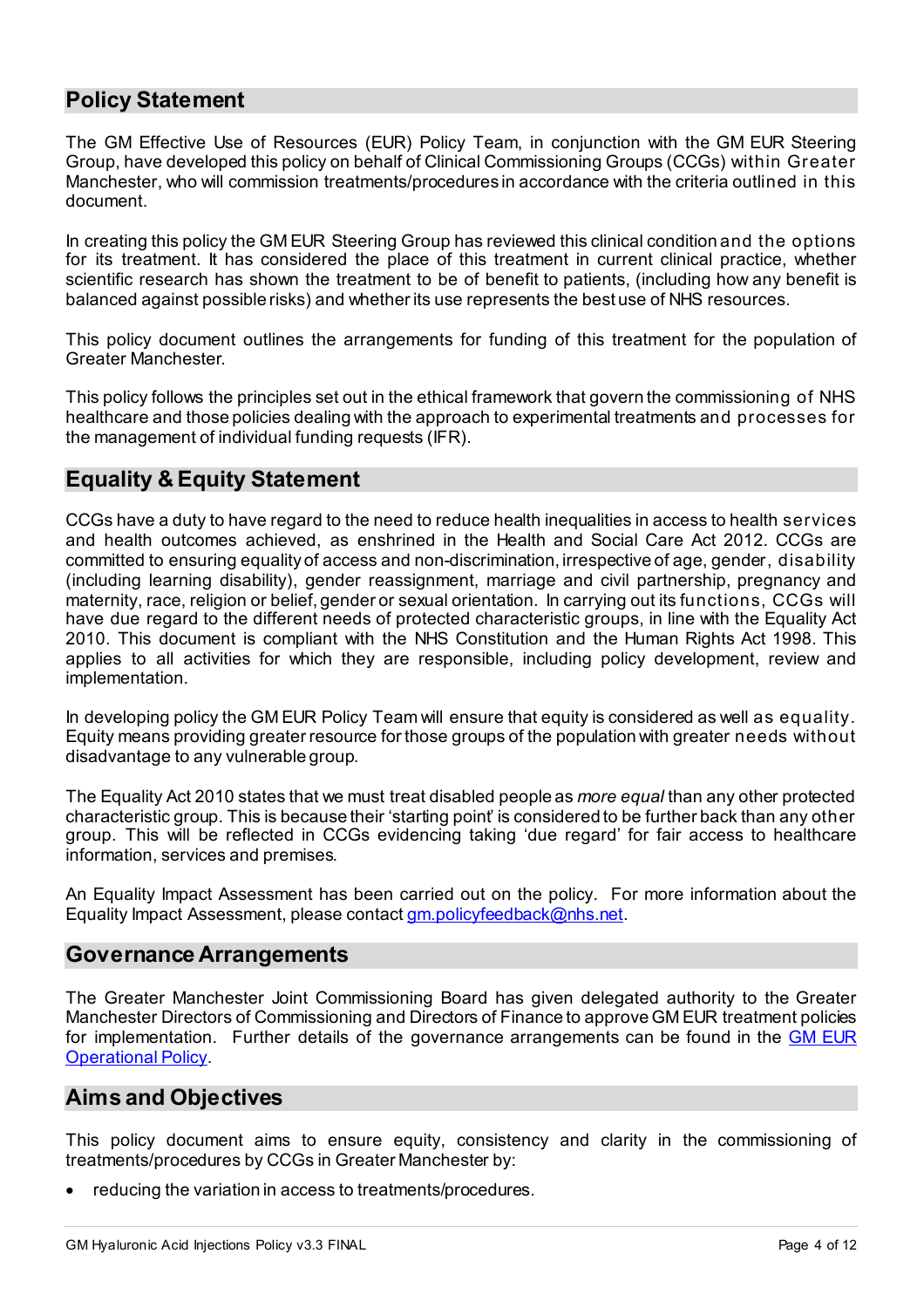- ensuring that treatments/procedures are commissioned where there is acceptable evidence of clinical benefit and cost-effectiveness.
- reducing unacceptable variation in the commissioning of treatments/procedures across Greater **Manchester**
- promoting the cost-effective use of healthcare resources.

## <span id="page-4-0"></span>**Rationale behind the policy statement**

As both NICE and the BNF state that these injections should not be used, based on their reviews of the available evidence they are not commissioned by Greater Manchester CCGs.

The Greater Manchester Medicines Management Group (GMMMG) have also assessed Sodium hyaluronate injection against the GMMMG wide 'Do Not Prescribe' list criteria and the group concluded that sodium hyaluronate products used for injection into the knee for the relief of osteoarthritis should be included in the GMMMG 'Do not Prescribe' List.

#### <span id="page-4-1"></span>**Treatment /Procedure**

Hyaluronic acid injections for osteoarthritis are offered for the relief of joint pain but are not considered to be effective in osteoarthritis, particularly of the knee. Some patients have had these injections with some improvement previously, however NICE CG59 (superseded by NICE CG177) clearly states "do not do" in relation to this treatment.

Hyaluronic acid is injected intra-articularly to supplement natural hyaluronic acid in the synovial fluid. These injections may reduce pain over 1-6 months, but are associated with a short-term increase in knee inflammation. There are a number of products available but the commonest requested version is *Ostenil*®.

### <span id="page-4-2"></span>**Epidemiology and Need[1](#page-4-5)**

The exact incidence and prevalence of osteoarthritis is difficult to determine because the clinical syndrome of osteoarthritis (joint pain and stiffness) does not always correspond with the structural changes of osteoarthritis (usually defined as abnormal changes in the appearance of joints on radiographs). This area is becoming more complex with sensitive imaging techniques such as magnetic resonance imaging, which demonstrate more frequent structural abnormalities than detected by radiographs. Osteoarthritis at individual joint sites (notably knee, hip and hand) demonstrates consistent age-related increases in prevalence (Arthritis and Musculoskeletal Alliance 2004). However, symptomatic osteoarthritis is not an inevitable consequence of ageing. Although prevalence of osteoarthritis rises in frequency with age, it does affect substantial numbers of people of working age. The number of people with osteoarthritis in the UK is increasing as the population ages, and as the prevalence of risk factors such as obesity and poor levels of physical fitness also continues to rise.

### <span id="page-4-3"></span>**Adherence to NICE Guidance**

This adheres to NICE CG177: Osteoarthritis: care and management.

### <span id="page-4-4"></span>**Audit Requirements**

There is currently no national database. Service providers will be expected to collect and provide audit data on request.

<span id="page-4-5"></span><sup>&</sup>lt;sup>1</sup> Source: NICE

GM Hyaluronic Acid Injections Policy v3.3 FINAL **Page 5 of 12** and 2011 12 and 2012 12 and 2012 12 and 2012 12 and 2012 12 and 2012 12 and 2012 12 and 2012 12 and 2012 12 and 2012 12 and 2012 12 and 2012 12 and 2012 12 and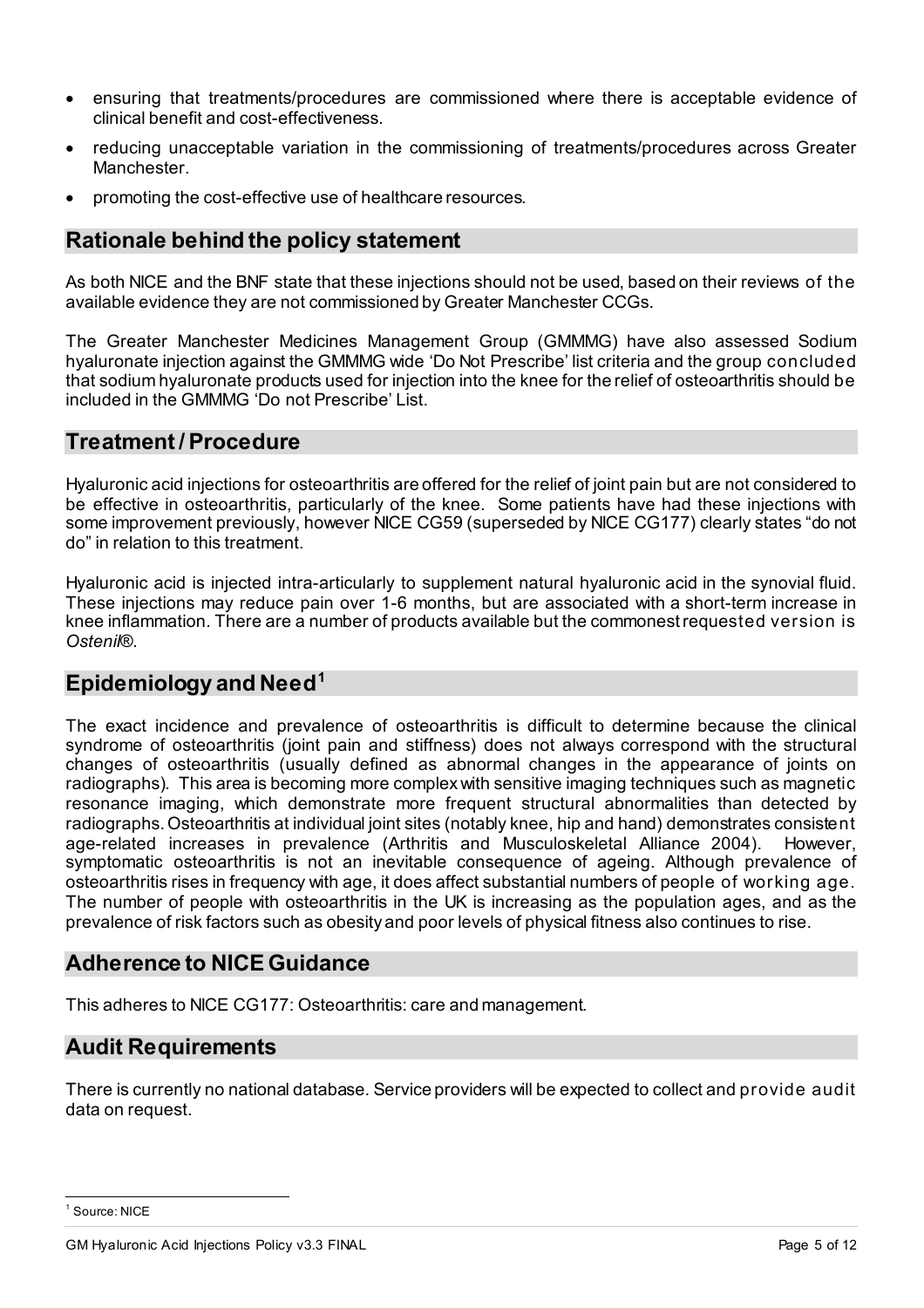# <span id="page-5-0"></span>**Date of Review**

Five years from the date of the last review, unless new evidence or technology is available sooner.

The evidence base for the policy will be reviewed and any recommendations within the policy will be checked against any new evidence. Any operational issues will also be considered at this time. All available additional data on outcomes will be included in the review and the policy updated accordingly. The policy will be continued, amended or withdrawn subject to the outcome of that review.

## <span id="page-5-1"></span>**Glossary**

| <b>Term</b>                                                 | Meaning                                                                                                                                                                                                                    |
|-------------------------------------------------------------|----------------------------------------------------------------------------------------------------------------------------------------------------------------------------------------------------------------------------|
| <b>BNF</b>                                                  | <b>British National Formulary</b>                                                                                                                                                                                          |
| Greater Manchester<br>Medicines Management<br>Group (GMMMG) | The GMMMG is the coordinating group for decision making around<br>medicines and in particular high cost medicines for Greater Manchester. It<br>also has a role in performance monitoring of health economies prescribing. |
| <b>Hyaluronic Acid</b>                                      | A synthetic version of the gel like aminoglycan that is found in the tissue<br>space, the synovial fluid of joints and acts as a binding, lubricating, and<br>protective agent.                                            |
| <b>NICE</b>                                                 | National Institute for Health and Care Excellence                                                                                                                                                                          |
| <b>Osteoarthritis</b>                                       | Degeneration of joint cartilage and the underlying bone, most common from<br>middle age onward.                                                                                                                            |
| <b>SIGN</b>                                                 | Scottish Intercollegiate Guidelines Network                                                                                                                                                                                |

### <span id="page-5-2"></span>**References**

- 1. Greater Manchester Effective Use of Resources Operational Policy
- 2. NICE CG59 and subsequent revised guidance NICE CG177
- 3. Osteoarthritis: The care and management of osteoarthritis in adults, National Institute of Health and Care Excellence Clinical Guideline 59, February 2008
- 4. NICE CG177: Osteoarthritis: care and management (Published: February 2014)
- 5. [Osteoarthritis and soft-tissue disorders, British National Formulary](https://www.evidence.nhs.uk/formulary/bnf/current/10-musculoskeletal-and-joint-diseases/101-drugs-used-in-rheumatic-diseases-and-gout/osteoarthritis-and-soft-tissue-disorders) [accessed 10/09/2013] [35TU](https://www.evidence.nhs.uk/formulary/bnf/current/10-musculoskeletal-and-joint-diseases/101-drugs-used-in-rheumatic-diseases-and-gout/osteoarthritis-and-soft-tissue-disorders)
- 6. [National Institute of Health and Care Excellence 'Do not Do' Recommendation](https://www.nice.org.uk/donotdo/do-not-offer-intraarticular-hyaluronan-injections-for-the-management-of-osteoarthritis) [accessed 10/09/2013]
- 7. Greater Manchester Medicines Management Group 'Do Not Prescribe' List (20/11/2013)

# <span id="page-5-3"></span>**Governance Approvals**

| <b>Name</b>                                                                                  | Date Approved |
|----------------------------------------------------------------------------------------------|---------------|
| Greater Manchester Effective Use of Resources Steering Group                                 | 19/03/2014    |
| Greater Manchester Chief Finance Officers / Greater Manchester Directors of<br>Commissioning | 13/05/2014    |
| Greater Manchester Association Governing Group                                               | 03/06/2014    |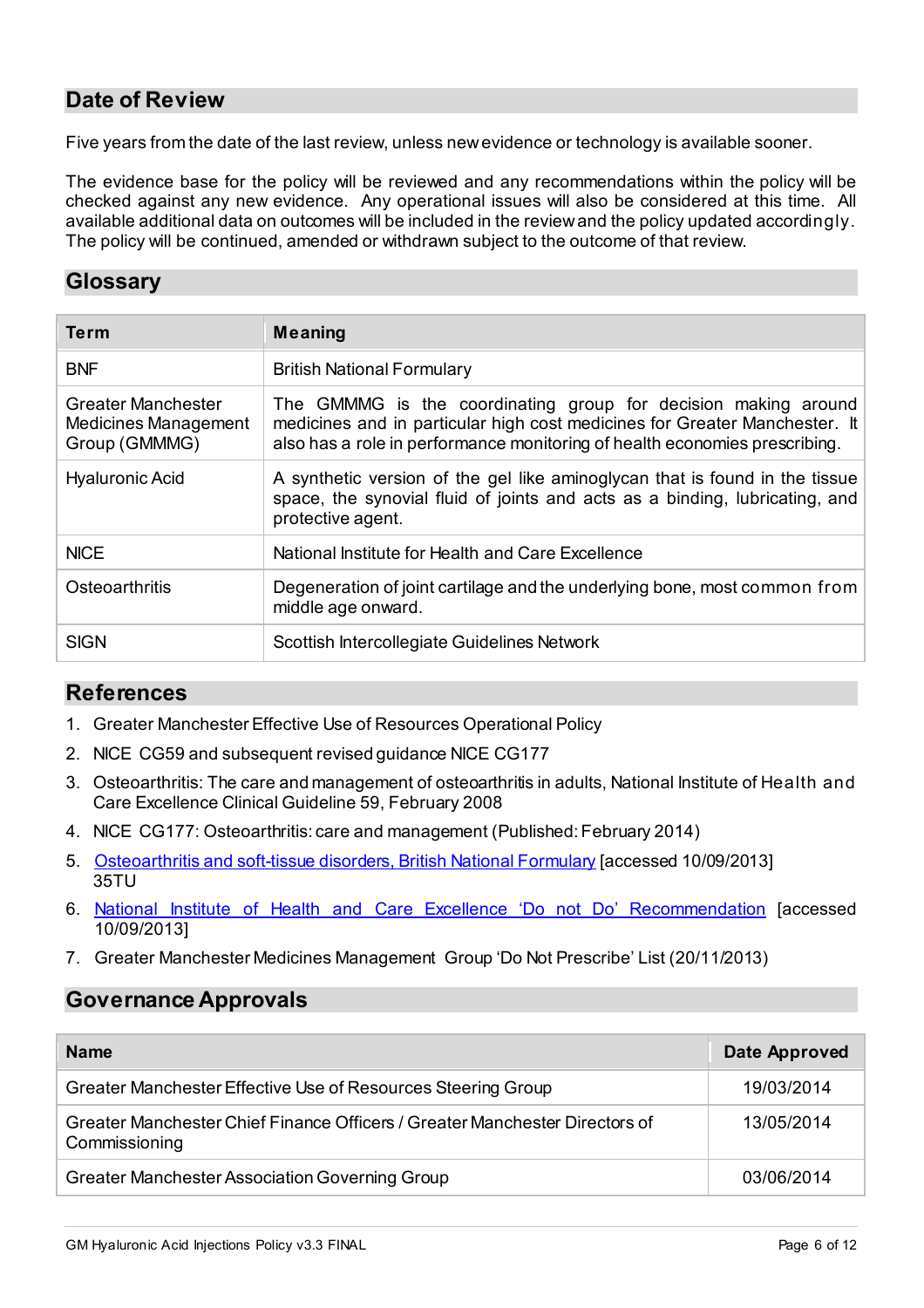| <b>Bolton Clinical Commissioning Group</b>                 | 27/06/2014 |
|------------------------------------------------------------|------------|
| <b>Bury Clinical Commissioning Group</b>                   | 02/07/2014 |
| Heywood, Middleton & Rochdale Clinical Commissioning Group | 18/07/2014 |
| <b>Central Manchester Clinical Commissioning Group</b>     | 03/09/2014 |
| North Manchester Clinical Commissioning Group              | 11/06/2014 |
| Oldham Clinical Commissioning Group                        | 03/07/2014 |
| <b>Salford Clinical Commissioning Group</b>                | 09/06/2014 |
| South Manchester Clinical Commissioning Group              | 25/06/2014 |
| <b>Stockport Clinical Commissioning Group</b>              | 10/09/2014 |
| Tameside & Glossop Clinical Commissioning Group            | 21/05/2014 |
| <b>Trafford Clinical Commissioning Group</b>               | 15/07/2014 |
| Wigan Borough Clinical Commissioning Group                 | 18/06/2014 |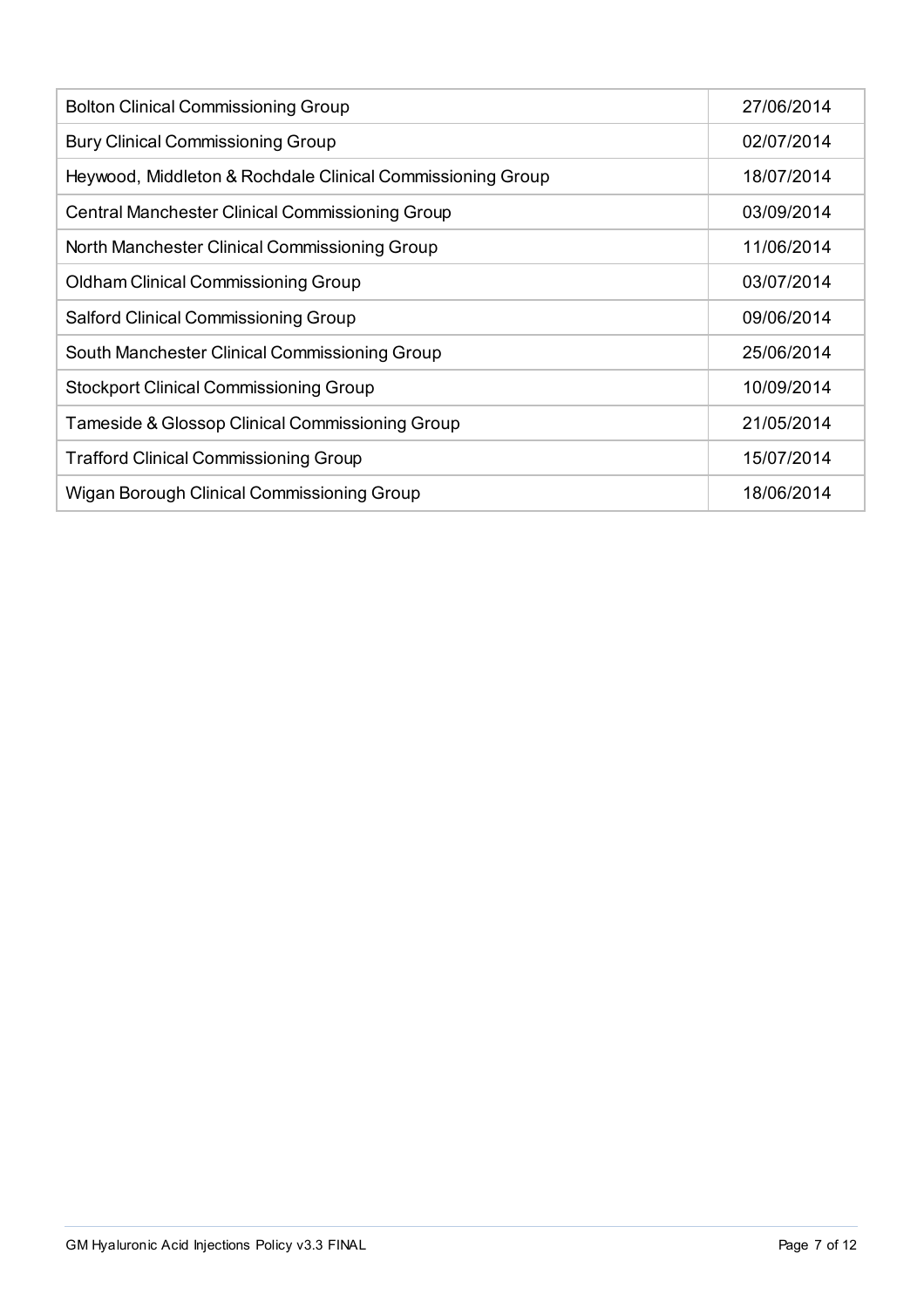# **Appendix 1 – Evidence Review**

#### **[Hyaluronic Acid Injections for Osteoarthritis](#page-0-0) [GM037](#page-0-1)**

# <span id="page-7-0"></span>**Search Strategy**

The following databases are routinely searched: NICE Clinical Guidance and full website search; NHS Evidence and NICE CKS; SIGN; Cochrane; York; BMJ Clinical Evidence; and the relevant Royal College websites. A Medline / Open Athens search is undertaken where indicated and a general google search for key terms may also be undertaken. The results from these and any other sources are included in the table below. If nothing is found on a particular website it will not appear in the table below:

| <b>Database</b>                            | <b>Result</b>                                                                                               |
|--------------------------------------------|-------------------------------------------------------------------------------------------------------------|
| <b>NICE</b>                                | NICE CG177: Osteoarthritis: care and management<br>Do Not Do Recommendation (Published date: February 2014) |
| <b>British National</b><br>Formulary (BNF) | Osteoarthritis and soft-tissue disorders [accessed 10/09/2013]                                              |

## **Summary of the evidence**

The original search was carried out using NHS evidence, NICE Guidance, Scottish Intercollegiate Guidelines Network (SIGN) and the British National Formulary (BNF).

As this procedure was on the NICE "do not use" list, and the BNF stated "should not be used in osteoarthritis of the knee" no further search for evidence of effectiveness was carried out.

The search was repeated for the scheduled policy reviews in April 2015 and April 2017. The evidence of effectiveness for this treatment is still very low quality and the benefit does not appear to outweigh the potential risks.

# **The evidence**

| Levels of evidence |                                                                   |  |
|--------------------|-------------------------------------------------------------------|--|
| Level 1            | Meta-analyses, systematic reviews of randomised controlled trials |  |
| Level 2            | Randomised controlled trials                                      |  |
| Level 3            | Case-control or cohort studies                                    |  |
| Level 4            | Non-analytic studies e.g. case reports, case series               |  |
| Level 5            | Expert opinion                                                    |  |

# **1. LEVEL: N/A**

**British National Formulary (BNF): Osteoarthritis and soft-tissue disorders [accessed 10/09/2013]**

Hyaluronic acid and its derivatives are available for osteoarthritis of the knee, but are not recommended. Sodium hyaluronate (*Durolane®, Euflexxa®, Fermathron®, Orthovisc®, Ostenil®, Ostenil Plus®, RenehaVis®, Suplasyn®, Synocrom®, Synopsis®*) or hylan G-F 20 (*Synvisc®*) is injected intraarticularly to supplement natural hyaluronic acid in the synovial fluid. These injections may reduce pain over 1–6 months, but are associated with a short-term increase in knee inflammation. Sodium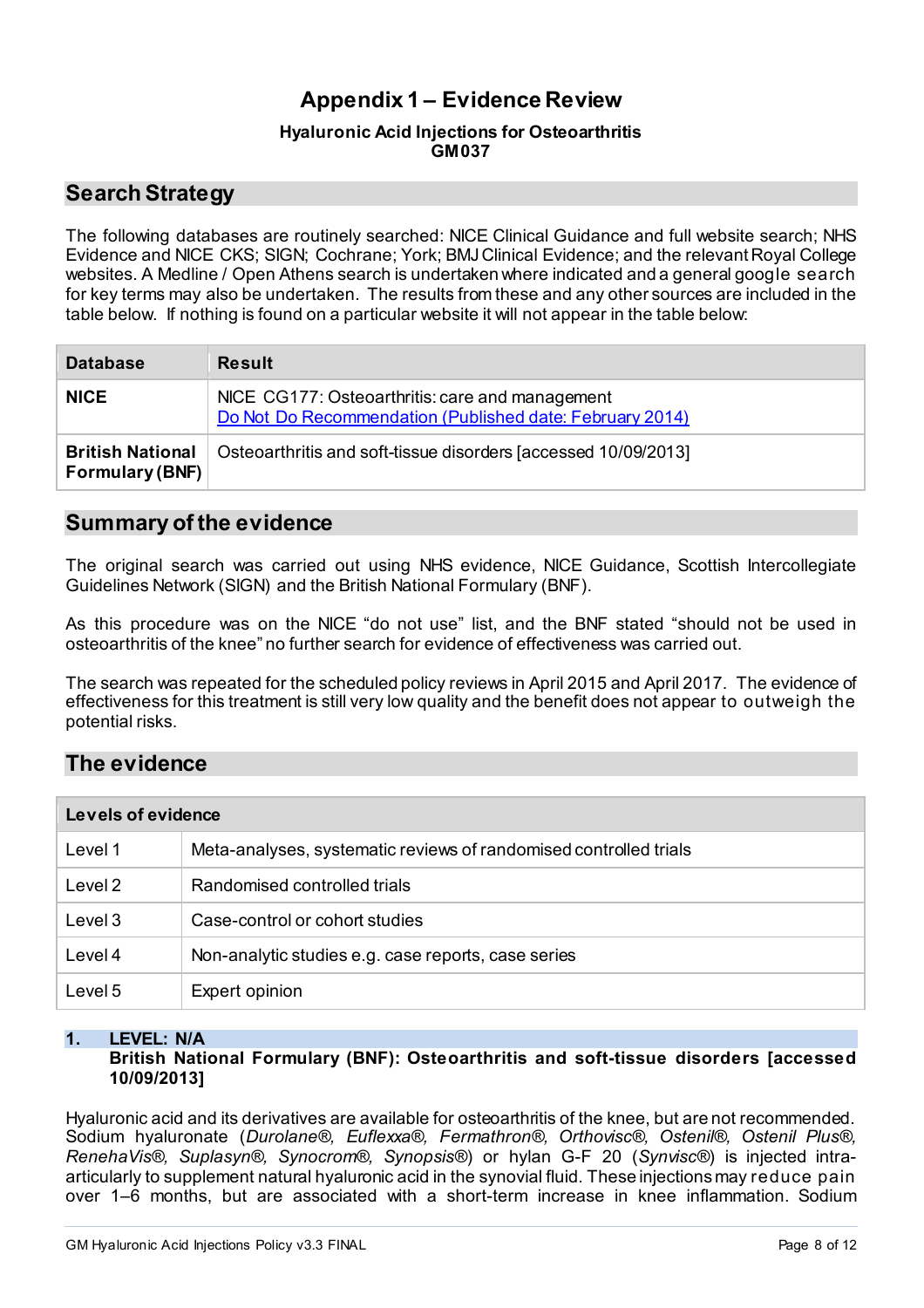hyaluronate (*SportVis®*) is also licensed for the relief of pain and optimisation of recovery following ankle sprain, and for the relief of chronic pain and disability associated with tennis elbow.

### **2. LEVEL: N/A**

#### **NICE Guidance CG177: Osteoarthritis: care and management, Date reviewed: April 2015**

#### **Intra-articular injections**

- 1.5.12 Intra-articular corticosteroid injections should be considered as an adjunct to core treatments for the relief of moderate to severe pain in people with osteoarthritis. **[2008]**
- 1.5.13 **Do not offer**intra-articular hyaluronan injections for the management of osteoarthritis. **[2014]**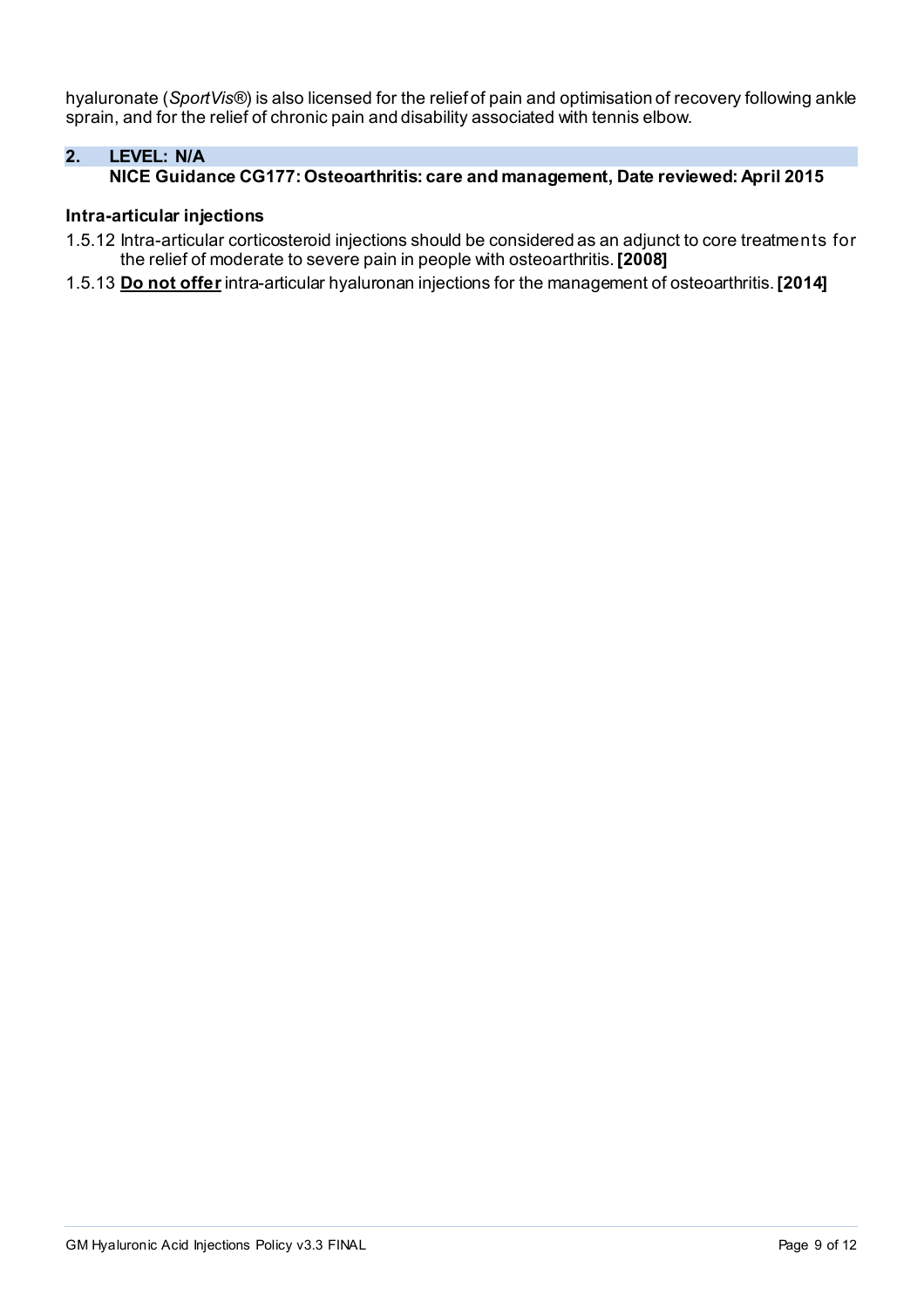# **Appendix 2 – Clinical Coding – ICD10/OPCS4**

#### **[Hyaluronic Acid Injections for Osteoarthritis](#page-0-0) [GM037](#page-0-1)**

<span id="page-9-0"></span>(All codes have been verified by Mersey Internal Audit's Clinical Coding Academy)

| <b>GM037 - Hyaluronic Acid Injections</b>                                                                                                   |                   |  |
|---------------------------------------------------------------------------------------------------------------------------------------------|-------------------|--|
| The following OPCS-4 codes are not specific to hyaluronic acid injections but might be a way of<br>creating a data set to audit separately: |                   |  |
| Injection of therapeutic substance into joint; plus one of the following site codes                                                         | W90.3             |  |
| Patellofemoral joint                                                                                                                        | Z84.4             |  |
| Tibiofemoral joint                                                                                                                          | Z84.5             |  |
| Knee joint                                                                                                                                  | Z84.6             |  |
| With the following ICD-10 diagnosis code(s):                                                                                                |                   |  |
| Primary generalized (osteo) arthrosis                                                                                                       | M <sub>15.0</sub> |  |
| Heberden nodes (with arthropathy)                                                                                                           | M <sub>15.1</sub> |  |
| Bouchard nodes (with arthropathy)                                                                                                           | M <sub>15.2</sub> |  |
| Secondary multiple arthrosis                                                                                                                | M <sub>15.3</sub> |  |
| Erosive (osteo) arthrosis                                                                                                                   | M <sub>15.4</sub> |  |
| <b>Other polyarthrosis</b>                                                                                                                  | M <sub>15.8</sub> |  |
| Polyarthrosis, unspecified                                                                                                                  | M <sub>15.9</sub> |  |
| Primary gonarthrosis, bilateral                                                                                                             | M <sub>17.0</sub> |  |
| Other primary gonarthrosis                                                                                                                  | M <sub>17.1</sub> |  |
| Post-traumatic gonarthrosis, bilateral                                                                                                      | M <sub>17.2</sub> |  |
| Other post-traumatic gonarthrosis                                                                                                           | M17.3             |  |
| Other secondary gonarthrosis, bilateral                                                                                                     | M <sub>17.4</sub> |  |
| Other secondary gonarthrosis                                                                                                                | M <sub>17.5</sub> |  |
| Gonarthrosis, unspecified                                                                                                                   | M <sub>17.9</sub> |  |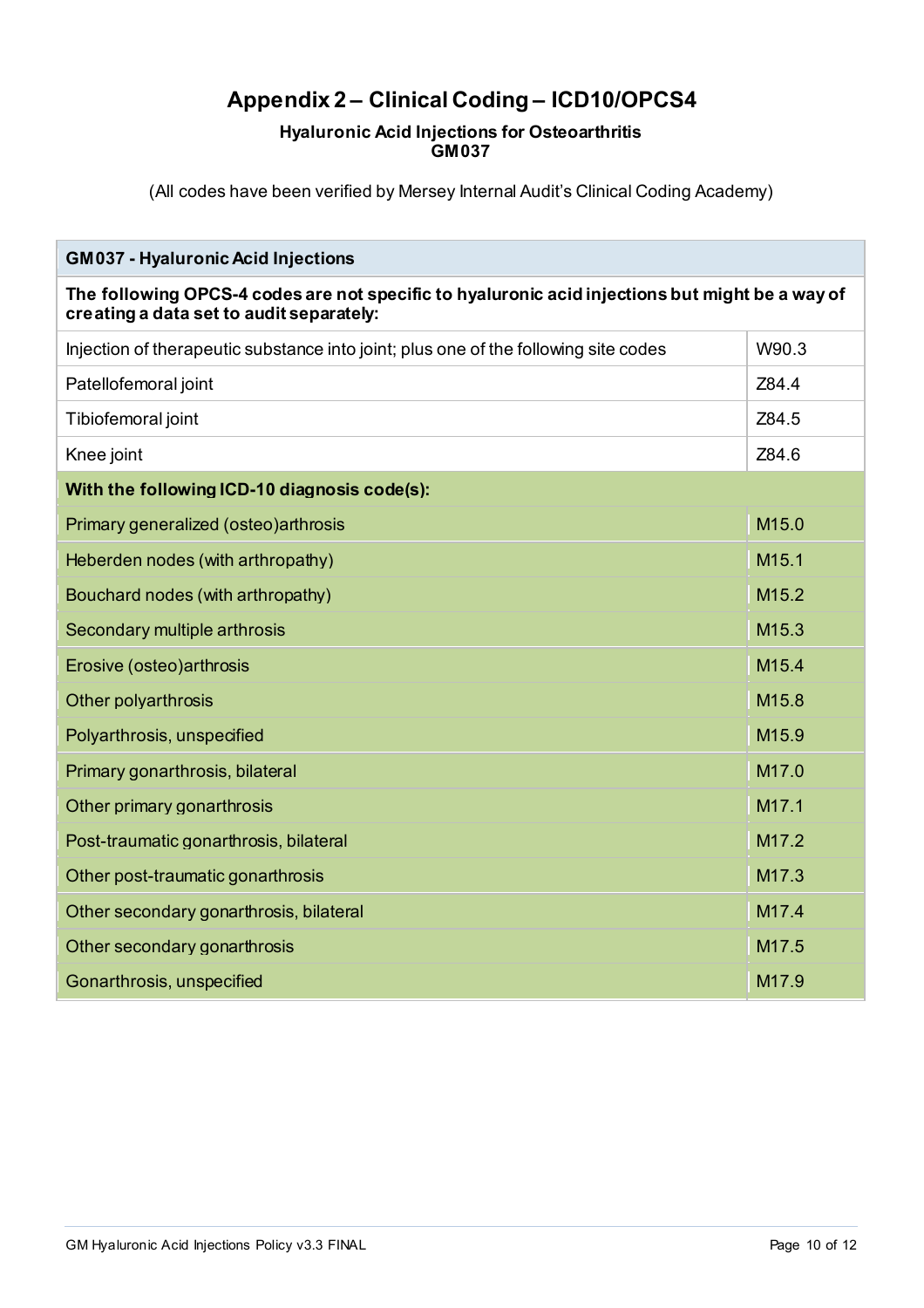# **Appendix 3 – Version History**

#### **[Hyaluronic Acid Injections for Osteoarthritis](#page-0-0) [GM037](#page-0-1)**

<span id="page-10-0"></span>The latest version of this policy can be found here **GM Hyaluronic Acid Injections for Osteoarthritis policy** 

| <b>Version</b> | <b>Date</b> | <b>Summary of Changes</b>                                                                                                                                                                                                                                                                                                                                                                                                                                                                                                                                                          |
|----------------|-------------|------------------------------------------------------------------------------------------------------------------------------------------------------------------------------------------------------------------------------------------------------------------------------------------------------------------------------------------------------------------------------------------------------------------------------------------------------------------------------------------------------------------------------------------------------------------------------------|
| 0.1            | 09/09/2013  | Initial draft                                                                                                                                                                                                                                                                                                                                                                                                                                                                                                                                                                      |
| 0.2            | 19/09/2013  | Inclusion of additional criteria following discussion at the GM EUR Steering<br>Group meeting on 18/09/2013 relating to patients who have previously had this<br>treatment                                                                                                                                                                                                                                                                                                                                                                                                         |
| 0.3            | 09/09/2013  | Inclusion of advice from Sarah Jacobs, Senior Strategic Pharmacist,<br>$\bullet$<br>GMCSU to state that this treatment is on the GMMMG 'do not prescribe' list.<br>Removed reference to number of IFRs received.<br>$\bullet$                                                                                                                                                                                                                                                                                                                                                      |
| 0.4            | 17/10/2013  | Absence of Evidence Summary added.                                                                                                                                                                                                                                                                                                                                                                                                                                                                                                                                                 |
| 0.5            | 28/11/2013  | Decision to remove criteria relating to 'ongoing care' made by the GM EUR<br>$\bullet$<br>Steering Group on the 20/11/2013, following a GMMMG recommendation<br>made on the 3/10/2013 to add Sodium Hyaluronate Injection to the GMMMG<br>'Do not Prescribe' List<br>Reference list updated.<br>٠                                                                                                                                                                                                                                                                                  |
|                | 29/11/2013  | Policy consultation.                                                                                                                                                                                                                                                                                                                                                                                                                                                                                                                                                               |
|                | 19/03/2014  | Policy approved by GM EUR Steering Group subject to review of wording<br>relating to NICE and BNF to ensure it is complaint with the relevant guidance<br>and review of additional references provided through consultation feedback.                                                                                                                                                                                                                                                                                                                                              |
| 0.6            | 08/04/2014  | Removal of 'or where individual sustained benefit can be proven' from<br>$\bullet$<br>section 9, mechanism for funding, as this related to the previous amendment<br>regarding 'ongoing care', in version 0.5 and should have been removed at<br>that time.<br>Amendment to the wording in section 6, evidence summary, second<br>$\bullet$<br>paragraph to reflect NICE/BNF guidance, as recommended by GM EUR<br>Steering Group on 19/03/2014.<br>Reference to revised NICE guidance, CG 177 added.<br>$\bullet$<br>Removal of 'of the knee' from the policy title.<br>$\bullet$ |
| 1.0            |             | 13/05/2014 Approved at Greater Manchester Heads of Commissioning and Greater<br><b>Manchester Chief Finance Officers</b>                                                                                                                                                                                                                                                                                                                                                                                                                                                           |
|                | 03/06/2014  | Approved at Greater Manchester Association Governing Group                                                                                                                                                                                                                                                                                                                                                                                                                                                                                                                         |
| 2.0            | 25/06/2015  | Changes made following annual review by GM EUR Steering Group on 20 May<br>2015:<br>Branding change to North West CSU<br>$\bullet$<br>Section 7: Absence of Evidence Summary replaced by Review of the<br>$\bullet$<br>Evidence                                                                                                                                                                                                                                                                                                                                                    |
| 2.1            | 05/04/2016  | List of diagnostic and procedure codes in relation to this policy added as<br>$\bullet$<br>Appendix 1.<br>Policy changed to Greater Manchester Shared Services template and<br>$\bullet$<br>references to North West Commissioning Support Unit changed to Greater<br><b>Manchester Shared Services.</b>                                                                                                                                                                                                                                                                           |